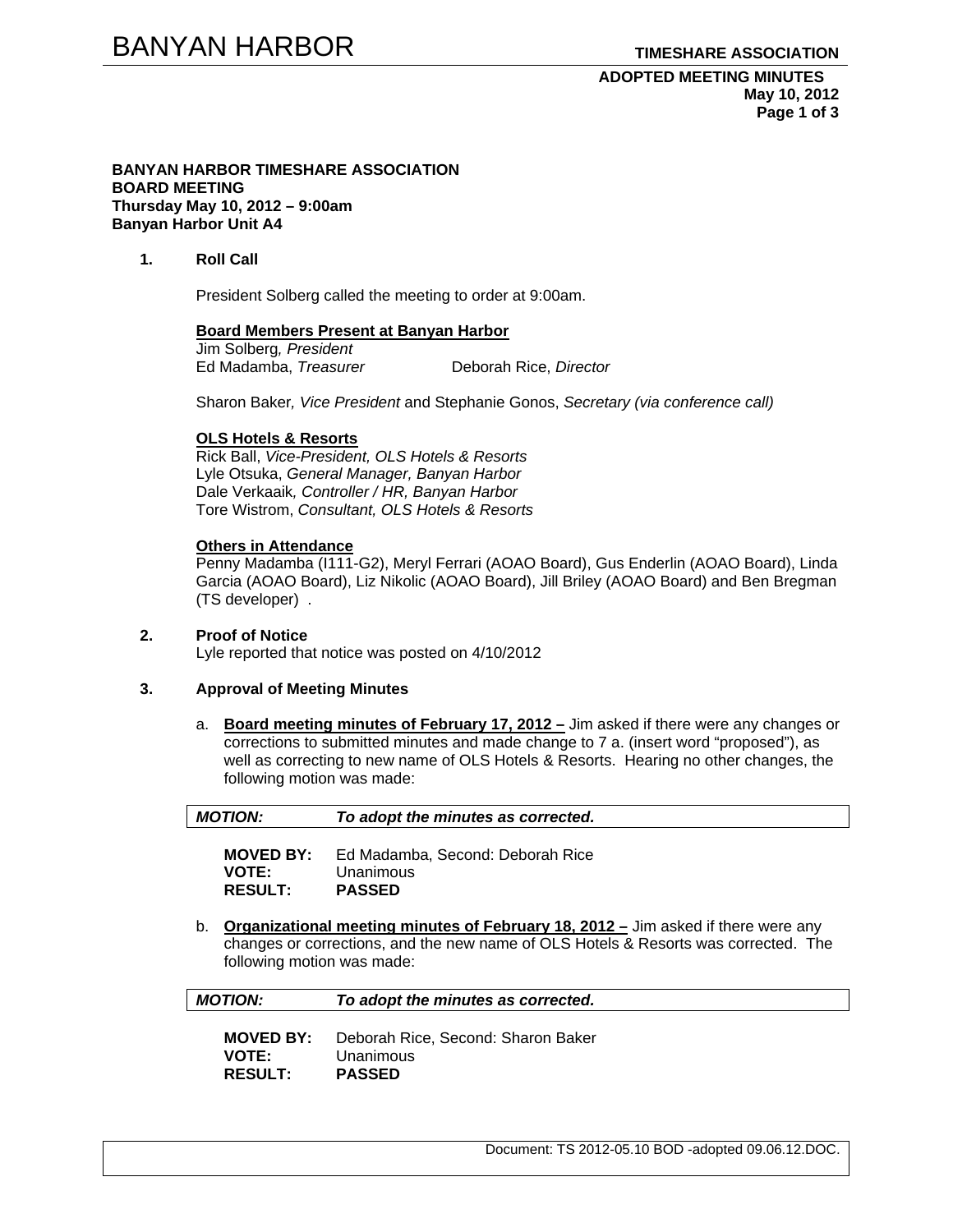# **ADOPTED MEETING MINUTES May 10, 2012 Page 2 of 3**

# **4. Management Reports**

- a. **Board President's Report** Jim acknowledged the great job our staff continues to do and highlighted our retention of the RCI Silver Crown status. Jim also asked that despite the great guest comment accolades we continue to receive, we continue to focus on improving and maintaining our units to the best that we can within our budgets and acknowledged no easy feat in these tough economic times.
- b. **Manager's Report** Lyle once again acknowledged our great team of Banyan Harbor associates. He also updated the Board that Banyan Harbor is currently in a tight race for  $4<sup>th</sup>$  place in OLS guest comment Year to Date scores, with a 96% satisfaction rating. Lyle then briefly reviewed the distributed summary of projects completed 2012 to date.

### **5. Financial Reports**

- a. **March 2012 Financial –** Rick reviewed the financial results through March 2012. Revenues year-to-date were slight behind budget by \$2,051 due to late fee income write off (year to date) for uncollected bad debts. Payroll and other operating expenses were tightly controlled and favorable to budget, year to date. Through March 31, 2012, Net Earnings are \$190 favorable to budget. Rick reiterated that our 2012 budget is a really tight budget and with the finalization of the deed backs and foreclosures of prior years, we anticipate more write offs of uncollectibles.
- b. **Reserve Study –** Rick reviewed the reserve study highlighting 2012 projects. We are being cautious with projects as we need to offset legal & foreclosure costs. Current and future projects will focus on tub replacements and tile floors replacements. We will continue to monitor capital projects as to not over-extend ourselves, but to maintain the furnishings, fixtures and equipment of the units. The 20 year Reserve Study, which is reviewed by the Board quarterly continues to be a very good tool to show funding for anticipated future projects.
- c. **Collection –** Rick reported and reviewed a recapped summary of outstanding maintenance fees. Year to date we have written off \$96,000 in prior year's uncollectable maintenance fees. We are anticipating another \$64,500 will be written off in the next quarter. Rick also reported we continue to work with owners to keep dues current and are aggressively pursuing foreclosure processing, and to convert foreclosed weeks into dues paying owners. Foreclosed and weeks taken back by Banyan Harbor Timeshare Association are also being rented through RCI to supplement maintenance fees for the Timeshare Owners Association.

# **6. Unfinished Business**

- a. **RCI Comment Cards** RCI comments overall continue to receive high marks. Overall our Banyan Harbor comments continue to very favorable for our type property and are as good as or better than other RCI properties.
- b. **Other** Hearing no other unfinished business President Solberg moved on to new business.